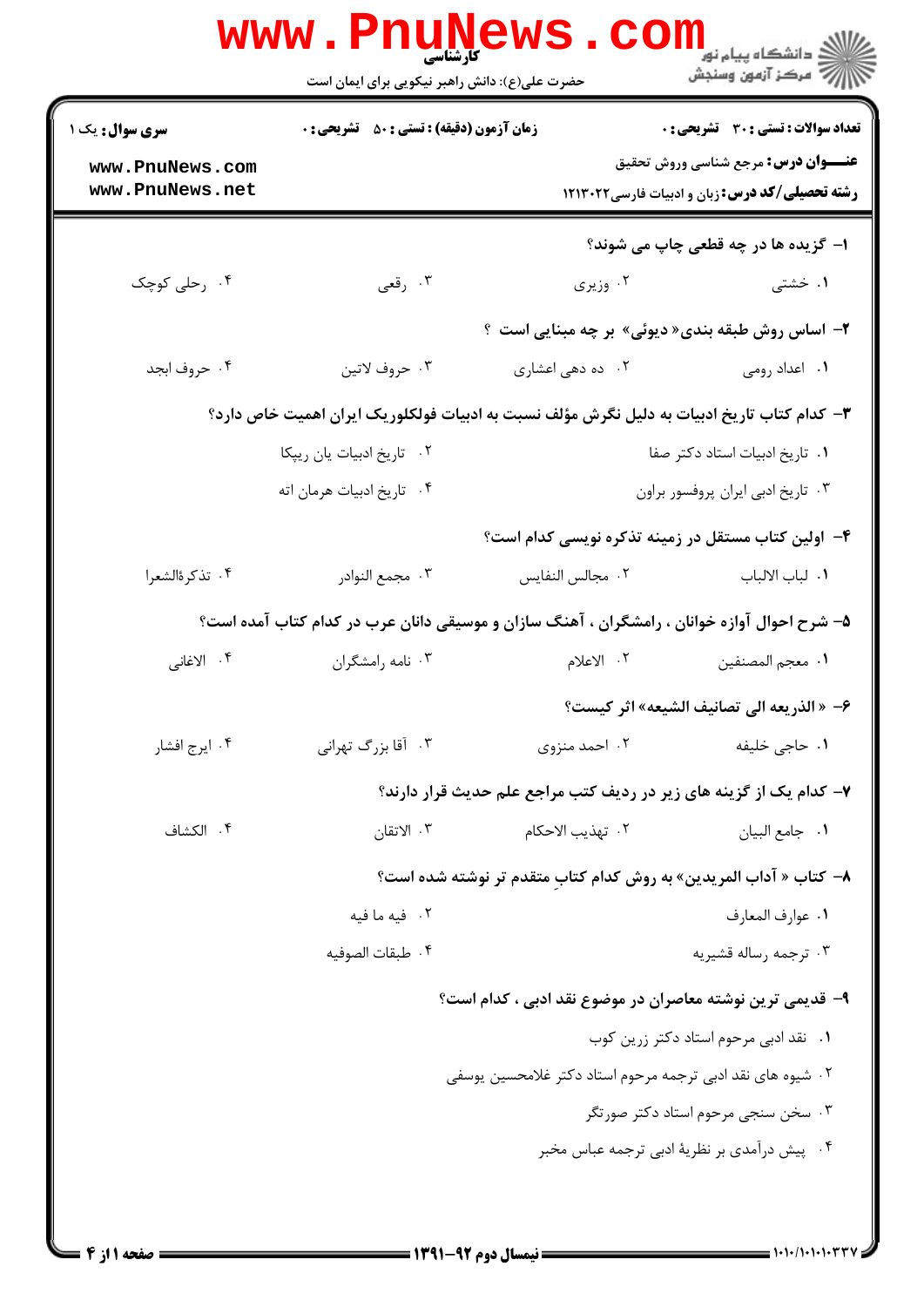|                                                                                  | www.Pnu̯news.co<br>حضرت علی(ع): دانش راهبر نیکویی برای ایمان است                              |                                                                                    | ي<br>ي دانشگاه پيام نور<br>پ<br>ج <sub>مرڪز</sub> آ <sub>ن</sub> يون وسنڊش                           |  |
|----------------------------------------------------------------------------------|-----------------------------------------------------------------------------------------------|------------------------------------------------------------------------------------|------------------------------------------------------------------------------------------------------|--|
| <b>سری سوال :</b> ۱ یک                                                           | <b>زمان آزمون (دقیقه) : تستی : 50 ٪ تشریحی : 0</b>                                            |                                                                                    | تعداد سوالات : تستى : 30 - تشريحي : 0                                                                |  |
| www.PnuNews.com<br>www.PnuNews.net                                               |                                                                                               |                                                                                    | <b>عنـــوان درس:</b> مرجع شناسي وروش تحقيق<br><b>رشته تحصیلی/کد درس:</b> زبان و ادبیات فارسی ۱۲۱۳۰۲۲ |  |
| ∙ا− به فرهنگی که در آن معنی روشن ولی لفظ معادل آن مبهم است ؛ چه می گویند؟        |                                                                                               |                                                                                    |                                                                                                      |  |
| ۰۴ فرهنگ استقرایی                                                                | ۰۳ فرهنگ املايي                                                                               | ۲. فرهنگ معنوی                                                                     | ١. فرهنگ لفظي                                                                                        |  |
|                                                                                  |                                                                                               | 1۱- کدام یک از فرهنگهای زیر به سه زبان فارسی ، عربی و ترکی نوشته شده است؟          |                                                                                                      |  |
| ۰۴ جهانگیری                                                                      | ۰۳ ناظم الاطبا                                                                                | ٢. غياث اللغات                                                                     | ٠١. آنندراج                                                                                          |  |
|                                                                                  |                                                                                               | ۱۲- کدام تفسیر از بزرگترین تفاسیر فلسفی شیعی به شمار می رود؟                       |                                                                                                      |  |
| ۰۴ الميزان                                                                       | ۰۳ الکبير                                                                                     | ٢. تفسير الجلالين                                                                  | ٠١. الكشاف                                                                                           |  |
| ۱۳- برگه های راهنمای برگه دان های یک کتابخانه ، به کدام روش منظم و چاپ نمی شوند؟ |                                                                                               |                                                                                    |                                                                                                      |  |
|                                                                                  | ۰۲ بر اساس موضوع                                                                              |                                                                                    | ٠١. بر اساس نام مؤسسه انتشاراتي                                                                      |  |
|                                                                                  | ۰۴ بر اساس عنوان                                                                              |                                                                                    | ۰۳ بر اساس نام نویسنده                                                                               |  |
|                                                                                  |                                                                                               |                                                                                    | <b>۱۴</b> - قدیمی ترین اثر مرتبط به نقد شعر کدام است؟                                                |  |
|                                                                                  | ۰۲ شعر چیست؟ اثر هومر                                                                         |                                                                                    | ۰۱ زیبایی شناسی کروچه                                                                                |  |
|                                                                                  | ۰۴ نقد شعر اليوت                                                                              |                                                                                    | ۰۳ پوئتيکاي ارسطو                                                                                    |  |
|                                                                                  | 1۵- در کدام کتاب راجع به مسیحیت ، افلاطونیهٔ جدید ، بودائیت و شرح مراحل سلوک و … بحث شده است؟ |                                                                                    |                                                                                                      |  |
|                                                                                  | ۰۲ اسلام و تصوف                                                                               |                                                                                    | ٠١ تصوف وادبيات تصوف                                                                                 |  |
|                                                                                  | ۰۴ سرچشمه تصوف در ایران                                                                       |                                                                                    | ۰۳ تاريخ تصوف                                                                                        |  |
|                                                                                  |                                                                                               | ۱۶– چه کسی اولین دایرهٔالمعارف را در قرن دوازدهم تألیف نمود؟                       |                                                                                                      |  |
| ۰۴ وينسنت بووه                                                                   | ۰۳ لویی مورری                                                                                 | ۰۲ نیکلسون                                                                         | ۰۱ ادموند لازار                                                                                      |  |
|                                                                                  |                                                                                               | ۱۷- روش کدام یک از دایرهٔالمعارف های زیر بیشتر بر تألیف است نه ترجمه ؟             |                                                                                                      |  |
|                                                                                  | ۰۲ دانشنامه جهان اسلام                                                                        |                                                                                    | ٠١ دايرةالمعارف بزرگ اسلامي                                                                          |  |
|                                                                                  | ۰۴ دايرةالمعارف فارسى                                                                         |                                                                                    | ۰۳ دانشنامه ایران و اسلام                                                                            |  |
|                                                                                  |                                                                                               | <b>۱۸</b> - موضوع کدام اثر زیر « نقد و تفسیر تحلیلی قصّه ها و تمثیلات مثنوی » است؟ |                                                                                                      |  |
| ۰۴ بانگ نای                                                                      | ۰۳ سرّ نی                                                                                     | ۰۲ بحر در کوزه                                                                     | ۰۱ پرتو عرفان                                                                                        |  |
|                                                                                  | 19- « فردوسی و حماسه ملی» آثر کیست ؟                                                          |                                                                                    |                                                                                                      |  |
| ۰۴ استاریکف                                                                      | ۰۳ هانری ماسه                                                                                 | ۰۲ فرتيس ولف                                                                       | ۰۱ تئودور نولدکه                                                                                     |  |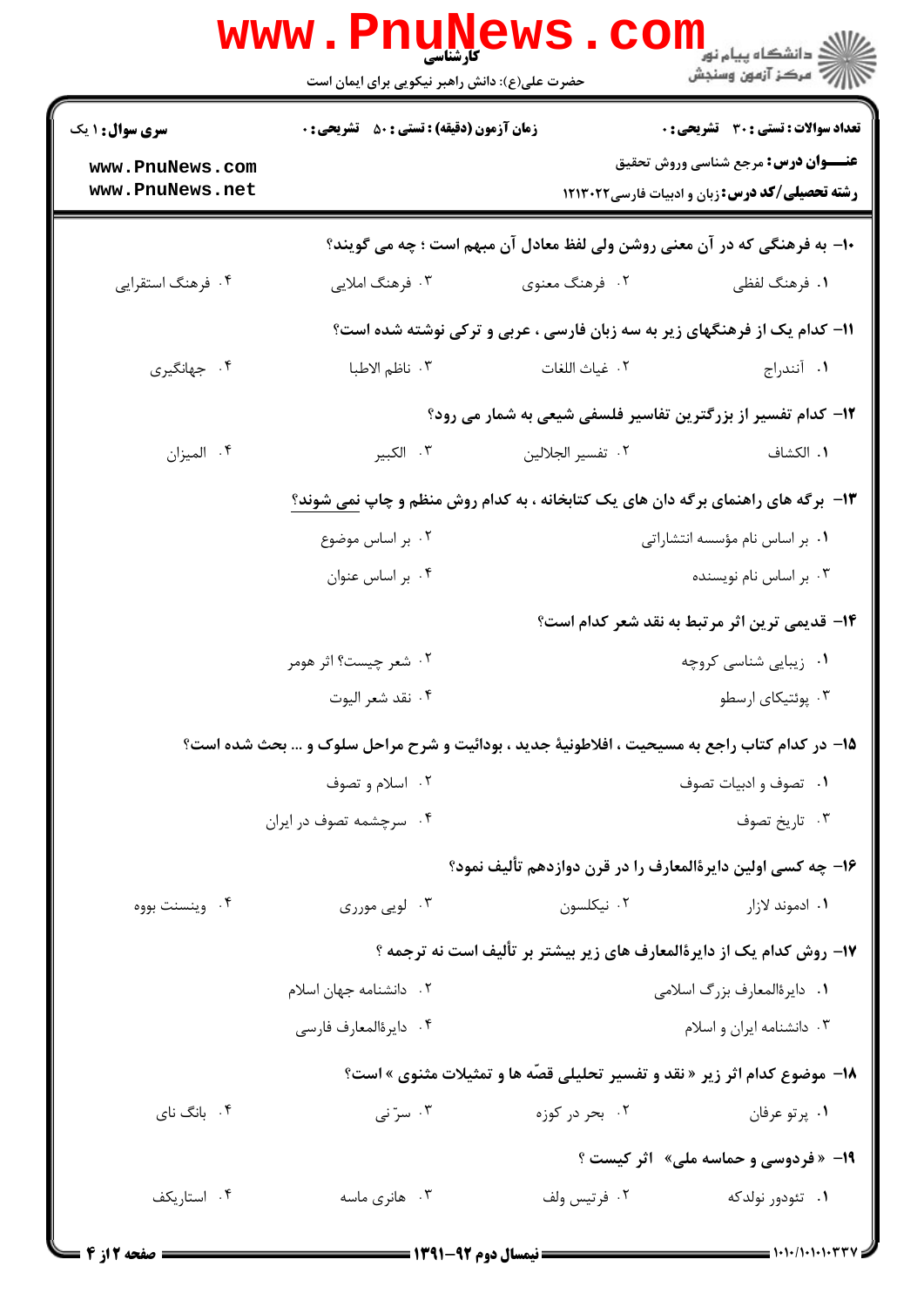|                                                              | www.PnuNews<br><b>کارشناسی</b><br>حضرت علی(ع): دانش راهبر نیکویی برای ایمان است      |                                                                          | ے<br>دانشگاہ پیام نور<br>رَ ۖ مرڪز آزمون وسنڊش                                                                                              |
|--------------------------------------------------------------|--------------------------------------------------------------------------------------|--------------------------------------------------------------------------|---------------------------------------------------------------------------------------------------------------------------------------------|
| <b>سری سوال : ۱ یک</b><br>www.PnuNews.com<br>www.PnuNews.net | <b>زمان آزمون (دقیقه) : تستی : 50 ٪ تشریحی : 0</b>                                   |                                                                          | تعداد سوالات : تستى : 30 - تشريحي : 0<br><b>عنـــوان درس:</b> مرجع شناسی وروش تحقیق<br><b>رشته تحصیلی/کد درس:</b> زبان و ادبیات فارسی۲۱۳۰۲۲ |
|                                                              |                                                                                      | <b>۲۰</b> - مؤلف کتاب « شرح لغات و مشکلات دیوان انوری» کیست ؟            |                                                                                                                                             |
|                                                              | ۰۲ مرحوم استاد فروزانفر                                                              |                                                                          | ۰۱ دکتر اشرف زاده                                                                                                                           |
|                                                              | ۰۴ مرحوم استاد دکتر شهیدی                                                            |                                                                          | ۰۳ دکتر محقق                                                                                                                                |
|                                                              |                                                                                      | <b>۲۱</b> - نحوه ارزش گذاری اسناد و آثار تحقیقی به چه عواملی بستگی دارد؟ |                                                                                                                                             |
|                                                              | ٠٢ دانش كافي، مطالعه دقيق، تجربه                                                     |                                                                          | ۰۱ تجربه، نحوهٔ مطالعه و محل انتشار                                                                                                         |
|                                                              | ۰۴ تجربه، آگاهی و دانش کافی                                                          |                                                                          | ۰۳ قدمت، نام نویسنده و مطالعه دقیق                                                                                                          |
|                                                              |                                                                                      | <b>۲۲</b> - نگارش دیباچه در کدام دسته از تألیفات زیر ضروری است؟          |                                                                                                                                             |
|                                                              | ۰۲ مقاله                                                                             |                                                                          | ٠١. تصحيح انتقادي متون                                                                                                                      |
|                                                              | ۰۴ داستان                                                                            |                                                                          | ۰۳ نمایشنامه                                                                                                                                |
|                                                              | ۲۳- شروح و توضیحاتی را که مصحح یا منتقد به کتاب اضافه می کند ، اصطلاحاً چه می گویند؟ |                                                                          |                                                                                                                                             |
| ۰۴ پاورقی                                                    | ۰۳ تعلیقات                                                                           | ۰۲ نمودار                                                                | ۰۱ پانوشت                                                                                                                                   |
|                                                              |                                                                                      | ۲۴– کدام گزینه با توجه به شیوه تنظیم فهرست اعلام صحیح است؟               |                                                                                                                                             |
|                                                              | ۰۲ اخوان ثالث (م. اميد)                                                              |                                                                          | ٠١ شيخ اشراق ( شهاب الدين سهروردي )                                                                                                         |
|                                                              | ۰۴ ابوالمجد مجدودبن آدم (سنايي)                                                      |                                                                          | ۰۳ شيخ الرئيس ( ابوعلي سينا )                                                                                                               |
|                                                              |                                                                                      | ۲۵- ترتیب صحیح درج مشخصات کتاب در فهرست منابع ، کدام است؟                |                                                                                                                                             |
|                                                              |                                                                                      | ۰۱ نام مؤلف ، نام ناشر ، نام کتاب ، مکان چاپ ، تاریخ انتشار، شماره چاپ.  |                                                                                                                                             |
|                                                              |                                                                                      | ۰۲ نام کتاب ، نام مؤلف ، نام ناشر ، شماره چاپ ، مکان چاپ ، تاریخ انتشار. |                                                                                                                                             |
|                                                              |                                                                                      | ۰۳ نام کتاب ، نام ناشر ، شماره چاپ ، نام مؤلف ، مکان چاپ ، تاریخ انتشار. |                                                                                                                                             |
|                                                              |                                                                                      | ۰۴ نام مؤلف ، نام کتاب ، شماره چاپ ، نام ناشر ، تاریخ انتشار ، مکان چاپ. |                                                                                                                                             |
|                                                              |                                                                                      | ۲۶- کدام گزینه از مجموعه مقالات مرحوم استاد دکتر یوسفی است ؟             |                                                                                                                                             |
|                                                              | ۰۲ نقد حالی                                                                          |                                                                          | ۰۱ برگهایی در آغوش باد                                                                                                                      |
|                                                              | ۰۴ دفتر ايام                                                                         |                                                                          | ۰۳ نه شرقی و نه غربی                                                                                                                        |
|                                                              |                                                                                      |                                                                          | <b>٢٧-</b> " ISBN" معادل كدام اصطلاح است؟                                                                                                   |
| ۰۴ شابک                                                      | ۰۳ رفرنس                                                                             | ۰۲ فهرست موضوعی                                                          | ٠. كتاب نما                                                                                                                                 |
|                                                              |                                                                                      |                                                                          |                                                                                                                                             |